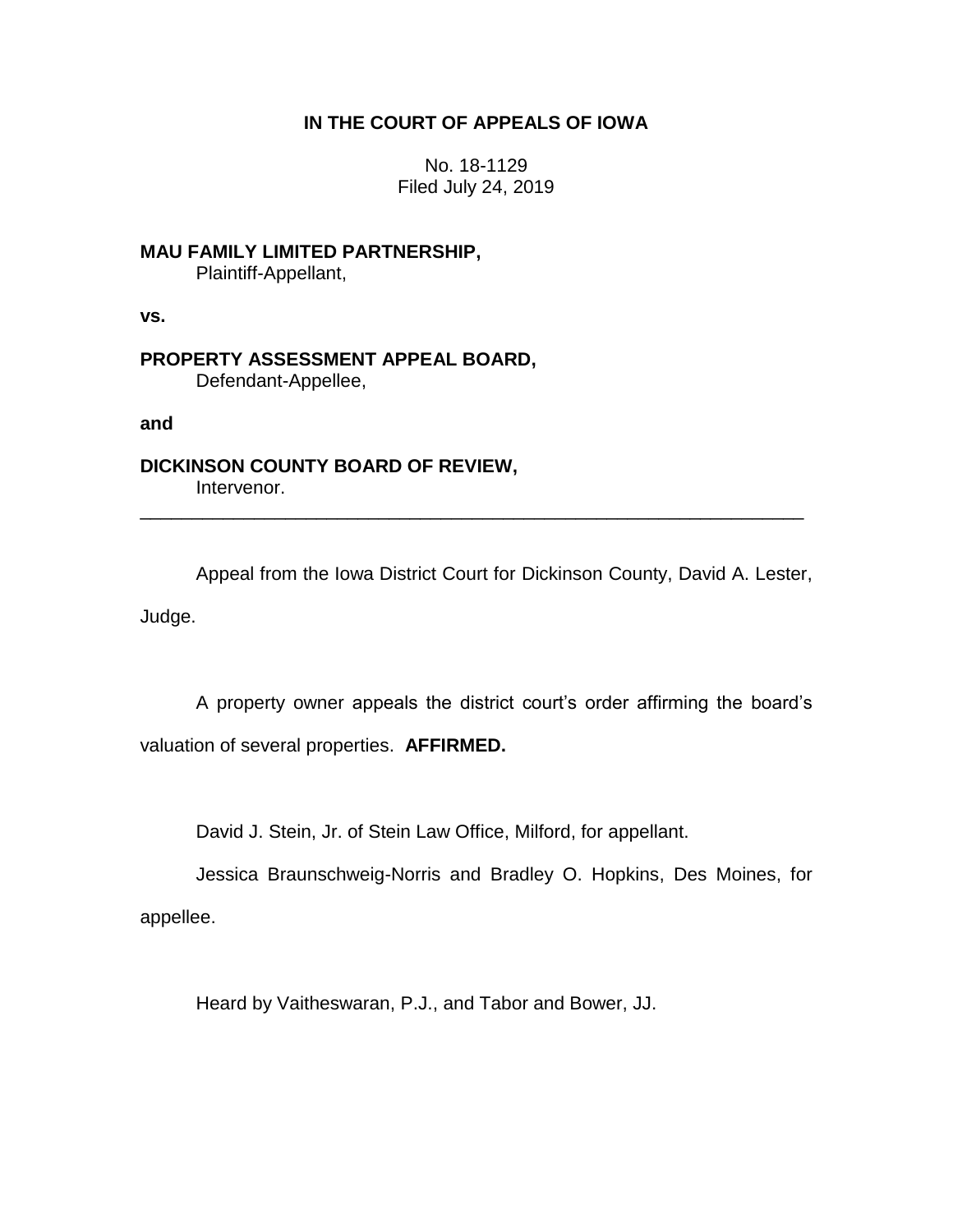# **TABOR, Judge.**

"Arguably the best location in the Okoboji Lakes area for a restaurant and marina." The appraiser's glowing description of lakefront property at the confluence of East Lake and West Lake Okoboji contributed to Dickinson County's valuation of the property at nearly \$2.2 million. The owner—Mau Family Limited Partnership (Mau)—argued its property was only worth \$1.7 million. On appeal, Mau alleges the Property Assessment Appeal Board (PAAB) used faulty methods for reaching its valuation and overlooked an equity argument. Like the district court, we see no error in PAAB's process of determining the property's worth and find substantial evidence supports the higher tax valuation. Thus, we affirm.

## **I. Facts and Prior Proceedings**

Mau owns and operates businesses on four contiguous parcels comprising 1.45 acres of commercial land with 256 feet of shoreline on East Lake Okoboji. The parcels border Highway 71 on the west, city roads on the north and east, and East Lake Okoboji on the south. They lie adjacent to a small isthmus at the junction of East Lake and West Lake Okoboji. Improvements on the land include a restaurant, a warehouse and boat storage, and a parking lot. At the time of the assessment, the restaurant was undergoing substantial renovations. An assessor for Dickinson County opined the lakefront parcels are in a prime location, arguably the best commercial location in the Iowa Great Lakes region, with high visibility and traffic along the main thoroughfare in the area.

In 2015, the Dickinson County assessor valued the property at \$2,194,000 and assessed taxes accordingly. Mau challenged the valuations, submitting its own appraisals valuing the property at \$1.7 million.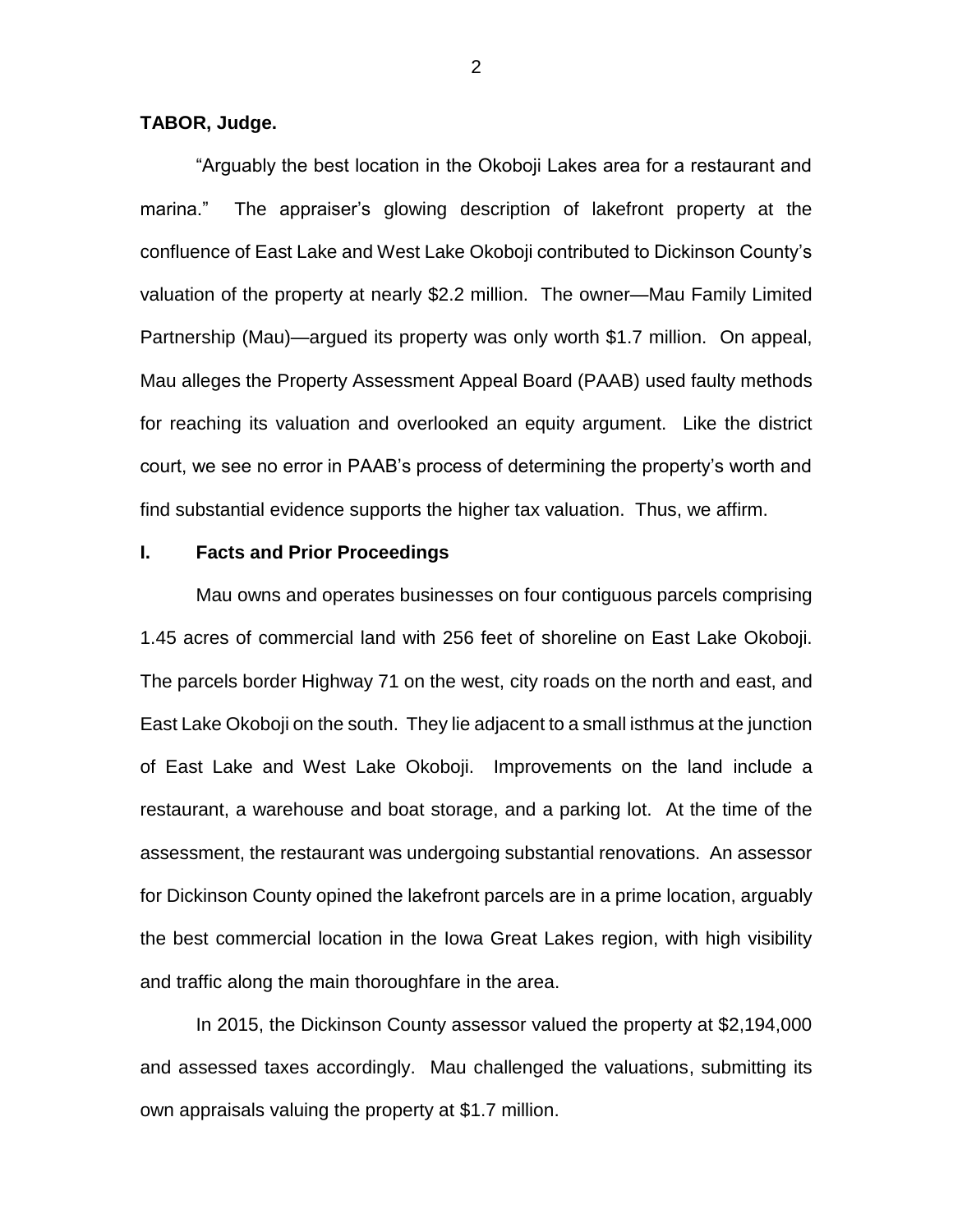|                                |                         |                         | County<br><b>Assessor</b> |                          |                       | Mau<br><b>Appraiser</b>                |
|--------------------------------|-------------------------|-------------------------|---------------------------|--------------------------|-----------------------|----------------------------------------|
| <b>Parcel</b><br><b>Number</b> | <b>Address</b>          | <b>Land Use</b>         | Land<br><b>Value</b>      | <b>Building</b><br>Value | Total<br><b>Value</b> | <b>Contention</b><br>of Total<br>Value |
| $07 - 20 -$<br>304-001         | 1304<br>Highway<br>71 S | Parking lot             | \$120,500                 | \$10,500                 | \$131,000             | \$101,500                              |
| $07 - 20 -$<br>304-005         | 1509<br>Gordon<br>Dr.   | Vacant/<br>garage       | \$472,700                 | \$2,800                  | \$475,500             | \$368,400                              |
| $07 - 20 -$<br>304-006         | 1507<br>Gordon<br>Dr.   | Marina and<br>Warehouse | \$334,400                 | \$356,800                | \$691,200             | \$535,600                              |
| $07 - 20 -$<br>304-007         | 1404<br>Highway<br>71 S | Restaurant              | \$772,500                 | \$123,800                | \$896,300             | \$694,500                              |
|                                |                         | <b>Totals:</b>          | \$1,700,100               | \$493,900                | \$2,194,000           | \$1,700,000                            |

The following table shows the competing valuations:

Mau unsuccessfully challenged the assessment before the Dickinson County Board of Review and PAAB. Mau asked for rehearing, which PAAB denied. Mau then sought judicial review, where the burden is on the taxpayer as "the party asserting the invalidity of the agency action." *See Wendling Quarries, Inc. v. Prop. Assessment Appeal Bd.*, 865 N.W.2d 635, 638 (Iowa Ct. App. 2015). The district court affirmed PAAB's ruling. Mau now appeals.

## **II. Scope and Standards of Review**

We review PAAB's ruling for correction of errors at law. Iowa Code § 441.39 (2017). In reviewing the district court's decision affirming the agency, "we apply the standards of chapter 17A to determine if we reach the same conclusion as the district court." *Wendling Quarries*, 865 N.W.2d at 638. We are bound by PAAB's findings of fact if such findings are supported by substantial evidence. *Id.* Substantial evidence supports an agency's decision even if the interpretation of the evidence may be open to a fair difference of opinion. *Arndt v. City of Le Claire*,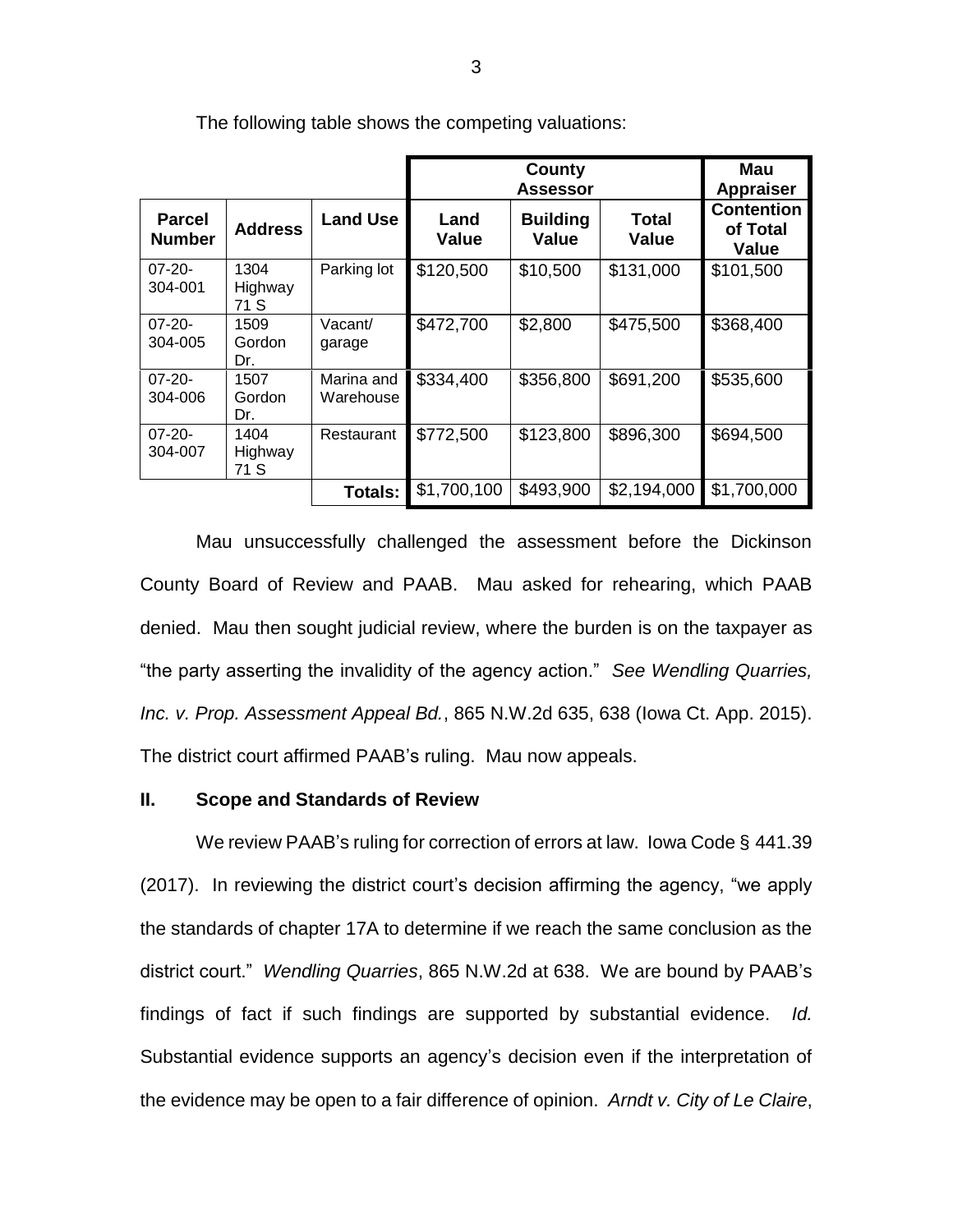728 N.W.2d 389, 393 (Iowa 2007). We do not presume the assessment is correct. Iowa Code § 441.37A(3)(a).

## **III. Analysis**

 $\overline{a}$ 

Mau alleges the district court erred in four ways:<sup>1</sup> (1) by using PAAB's valuation that considered the highest and best use of the land rather than its actual use; (2) in affirming PAAB's use of an abnormal transaction in its valuation; (3) by affirming PAAB's rejection of Mau's appraisals because they were not valued as separate parcels; and (4) in finding PAAB's valuation was supported by substantial evidence.

## **A. Highest and Best Use**

Mau first challenges the PAAB's method for valuing the property. Mau insists the county appraiser improperly relied on the "highest and best use." In support, Mau points to current law requiring the assessor to "classify property according to its present use and not according to its highest and best use." *See*  Iowa Admin. Code r. 701-71.1(1).

Mau further complains the assessor improperly used residential property values rather than commercial property values and West Lake rather than East

<sup>&</sup>lt;sup>1</sup> In addition to these claims, Mau contends it argued to PAAB that the valuation was inequitable, but PAAB and the district court mistakenly found that issue was waived because Mau did not present it to the county board of review. Mau argues because the county did not object to the inequity evidence at trial, the matter was tried by consent. Generally, "[n]o new grounds in addition to those set out in the protest to the local board of review . . . can be pleaded" before PAAB. Iowa Code § 441.37A(1)(b) (2015). Because Mau did not present "the legal description and assessments of a representative number of comparable properties" in its protest to the county as required by Iowa Code section 441.37(1)(a)(1)(a), Mau did not properly raise the equity argument. *See Montgomery Ward Dev. Corp. v. Cedar Rapids Bd. of Review*, 488 N.W.2d 436, 441 (Iowa 1992) ("[S]ubject matter jurisdiction cannot be created by consent."), *overruled on other grounds by Transform, Ltd. v. Assessor of Polk Cty.*, 543 N.W.2d 614, 615 (Iowa 1996). Therefore neither PAAB nor the district court could address that new ground.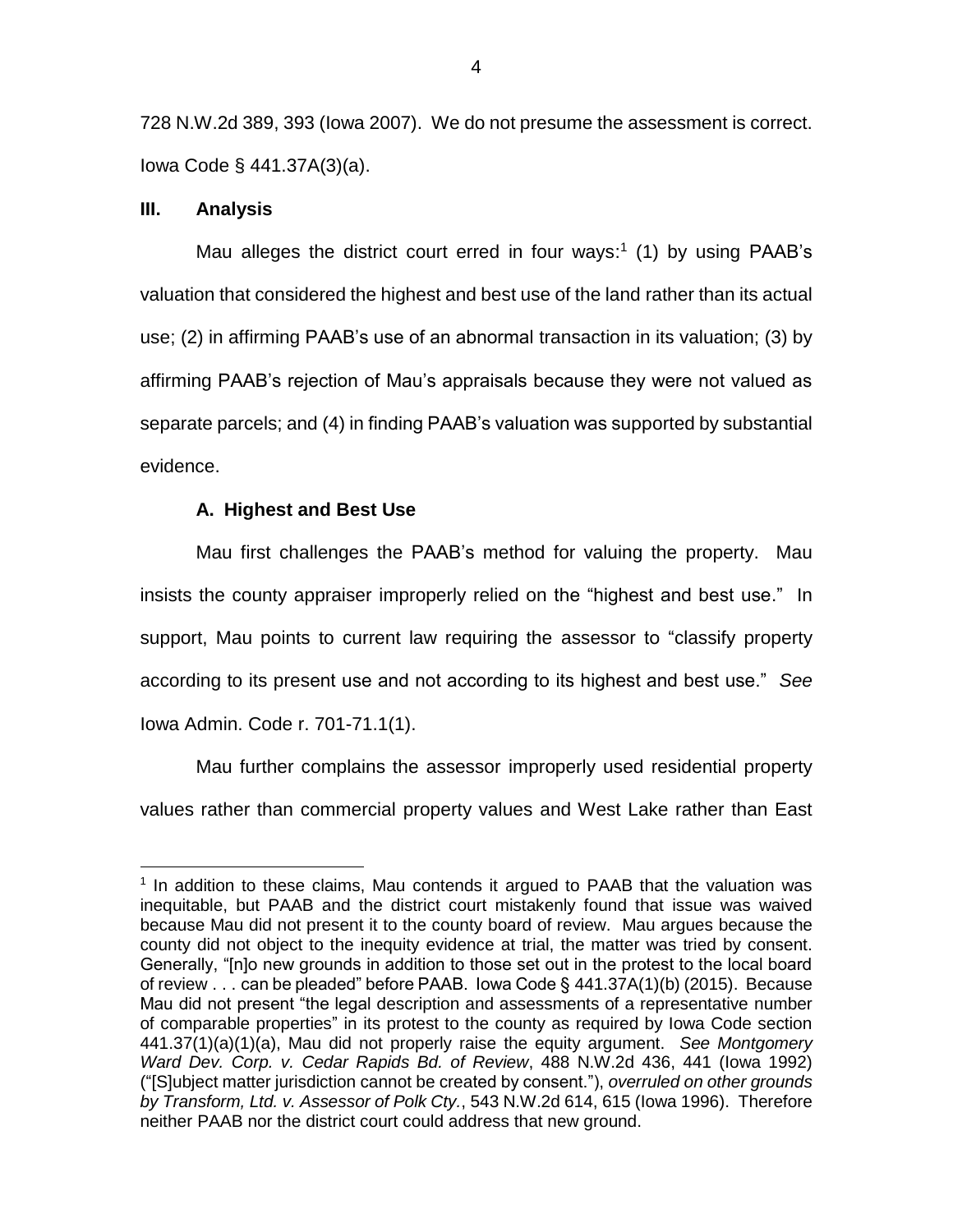Lake property values. East Lake values are more appropriate, according to Mau, because the property borders East Lake.

In evaluating Mau's complaints, we start with the basics of property taxation. Before PAAB, the taxpayer bears the burden to show the assessment is excessive by a preponderance of the evidence. Iowa Code § 441.21(3)(b); *Compiano v. Polk Cty. Bd. of Review*, 771 N.W.2d 392, 396 (Iowa 2009). 2 For taxation, property is assessed at its "actual value," meaning "the fair and reasonable market value." Iowa Code § 441.21(1)(a), (b). Taxes are levied according to the value assessed. *Id.* § 441.21(1)(a). "Market value" means "the fair and reasonable exchange in the year in which the property is listed and valued between a willing buyer and a willing seller." *Id.* § 441.20(1)(b)(1). The "[s]ale prices of the property or comparable property . . . shall be taken into consideration in arriving at its market value." *Id.* If assessors cannot readily establish the value of the property by this method, they "may determine the value of the property using the other uniform and recognized appraisal methods including its productive and earning capacity, if any, industrial conditions, its cost, physical and functional depreciation and obsolescence and

 $\overline{a}$ 

 $2$  For assessment years before 2018, the taxpayer must offer competent evidence from at least two disinterested witnesses showing the market value of the property is less than the market value determined by the assessor. Iowa Code § 441.21(3)(b). Then the burden shifts to the county to uphold the valuation. *Id*. Not only must the taxpayer show the valuation is excessive, the taxpayer must show the correct valuation. *Id.* § 441.37(1)(a)(1)(b). PAAB found because Mau offered evidence from only one witness, it did not successfully shift the burden to the county. Mau still had to show the assessed values were excessive and the correct valuation.Mau does not contest the finding it failed to shift the burden of proof. The burden remained on Mau to show the over-assessment and the correct values.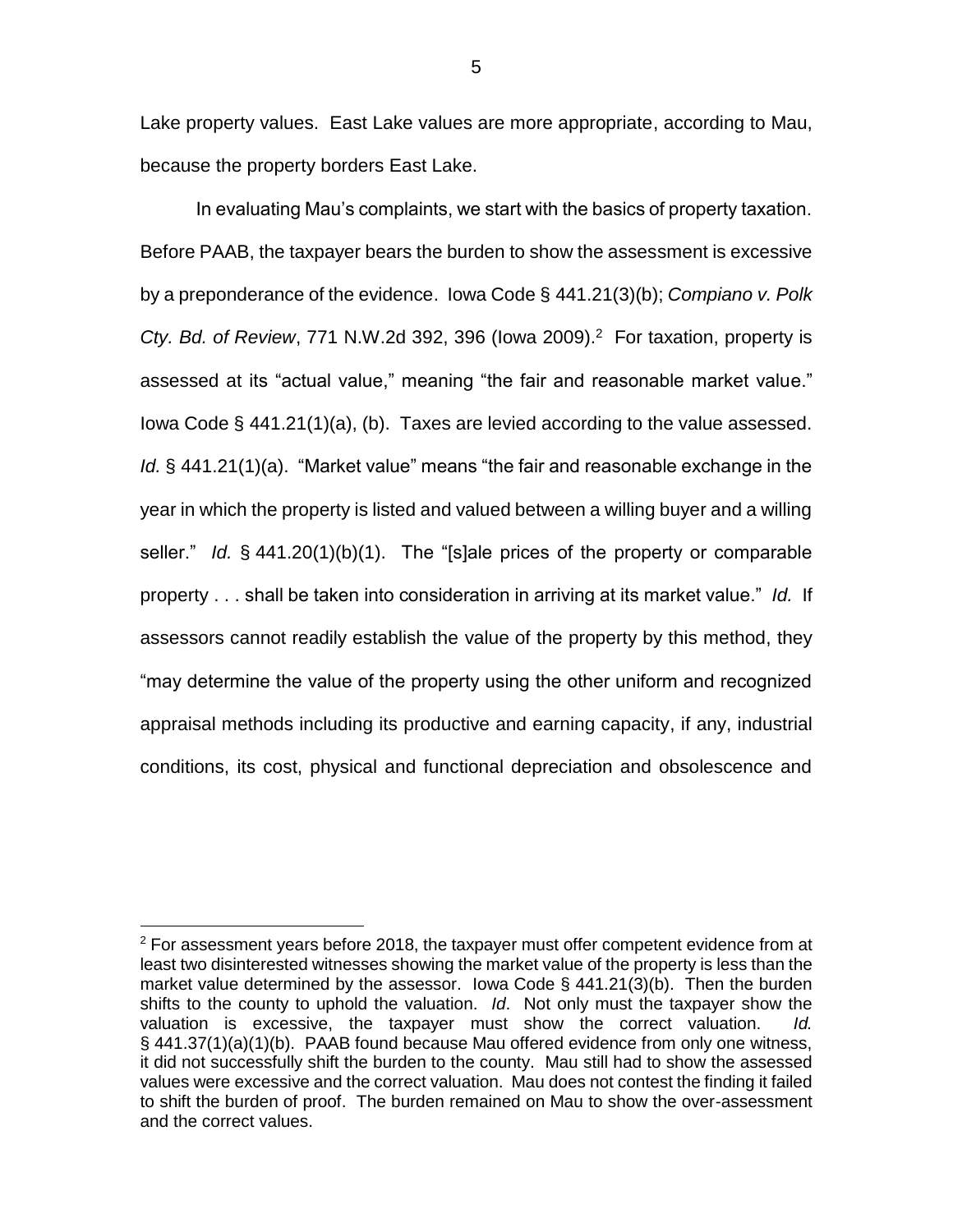replacement cost, and all other factors which would assist" in determining fair market value.<sup>3</sup> *Id.* § 441.21(2).

One appraisal method begins with the property's highest and best use, then reduces the value based on adjustments necessary to account for its actual use. *See Maytag Co. v. Partridge*, 210 N.W.2d 584, 589 (Iowa 1973). This approach is consistent with the rule 701-71.1(1) directive to assess "actual use" because the assessor does not classify the property based only on its best use. Instead, the assessor may use the best-use value as a starting point before accounting for actual use.

To show an over-assessment before PAAB, Mau offered two appraisals by NAI LeGrand & Company (NAI) property appraiser James Verschoor. The first report appraised parcel 007<sup>4</sup> (including a restaurant) and part of parcel 001 (including a parking lot). 5 Verschoor noted those parcels featured 37,000 square feet of land, 110 feet of its border lakefront with "[e]xcellent visibility and good access." He recognized renovations to the restaurant would result in a 3200 square-foot building to be completed May 2015. Other improvements included a large exterior wooden deck for dining and a boardwalk or patio along the lakefront. Verschoor estimated the value of the land based on its use as a restaurant.

 $\overline{a}$ 

 $3$  The approved approaches to valuation include the "cost approach," "sales comparison approach," and "income approach." Iowa Dep't of Revenue, Iowa Real Property Appraisal Manual 1–2 (2008), https://tax.iowa.gov/sites/files/idr/documents/1introductionsection.pdf (last visited July 19, 2019).

 $4$  We reference each parcel by the last three digits of its parcel number.

<sup>&</sup>lt;sup>5</sup> The NAI appraisals contain the following disclaimers: "The intended use of the appraisal is to aid the [c]lient in evaluating the subject property for lending purposes. The appraisal is not intended for any other use."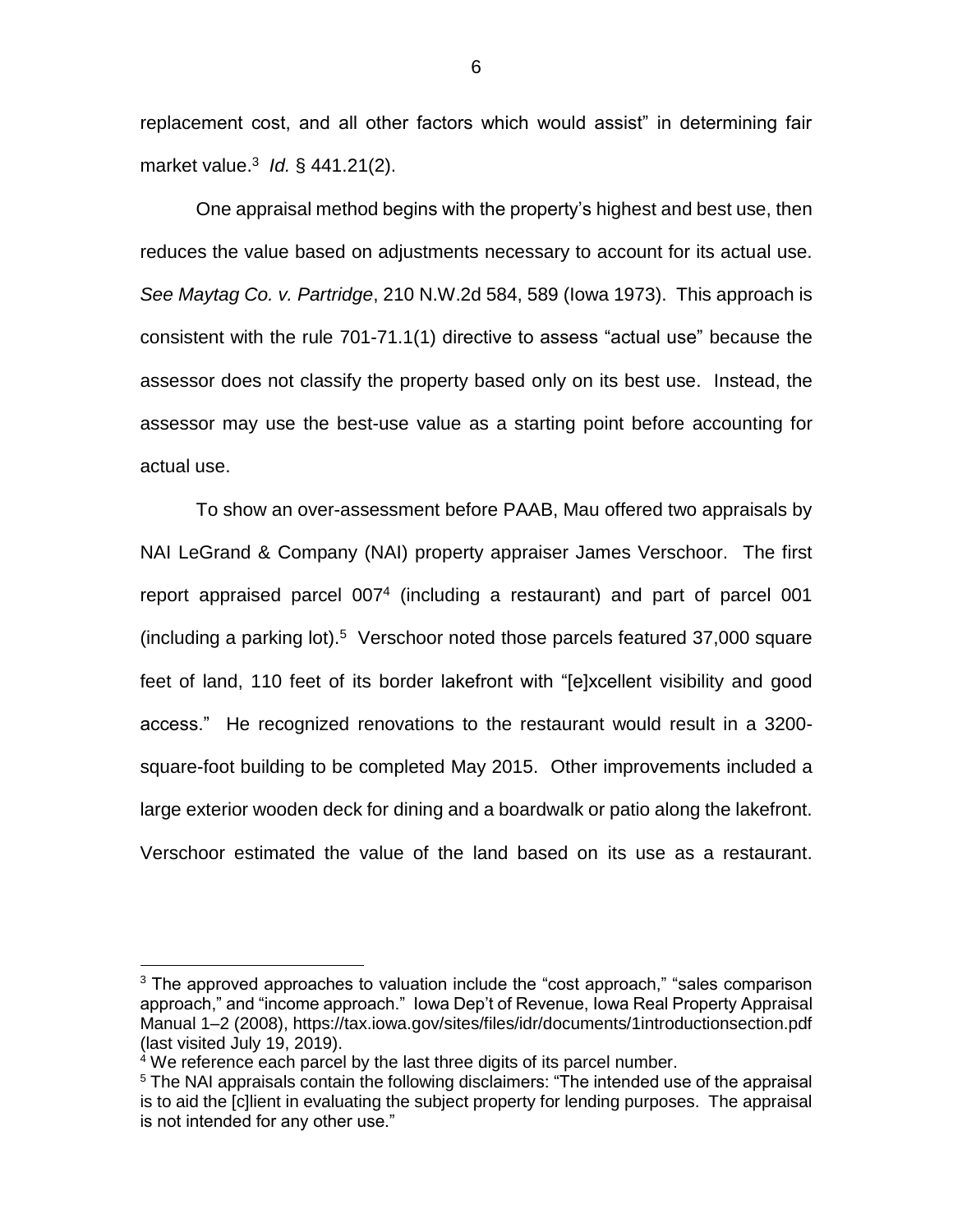Without the improvements, he estimated the market value would be \$800,000 increasing to \$975,000 upon completion of the building renovation.

The second appraisal examined parcels 005 and 006 along with the remaining section of parcel 001. This area included a 7300-square-foot boat maintenance and storage building. Verschoor noted 29,000 square feet of land with 136 feet of lakefront and above-average visibility and access. He believed the highest and best use of the land would be residential condominiums or commercial development. He estimated the fair market value, \$900,000, based on use of the land as a "[v]acant development site." His application of the land's highest and best use contravened *Maytag*, as Verschoor did not go on to adjust the value of the land for its current use. 6 *See* 210 N.W.2d at 589–90.

In both his assessments, Verschoor used a sales-comparison approach. As comparison properties, he identified one commercial parcel on West Lake and several residential parcels farther north on East Lake. In his first assessment, Verschoor also used an "income-capitalization" approach. His ultimate estimate fell between the two results.

The county offered appraisals by Bob Ehler and Ted Goslinga of Vanguard Appraisals. Their appraisals included estimates for the value of the land in each parcel and a separate estimated value of the buildings and other improvements on each parcel. They reported, "Due to the lack of commercial lakeshore land sales, residential land sales were also analyzed for the purposes of determining the

 $\overline{a}$ 

 $6$  Verschoor's appraisal did reduce the value of the land by \$50,000 from its highest and best use. But that reduction reflected the cost of demolishing the boat house, not the boat house's actual value.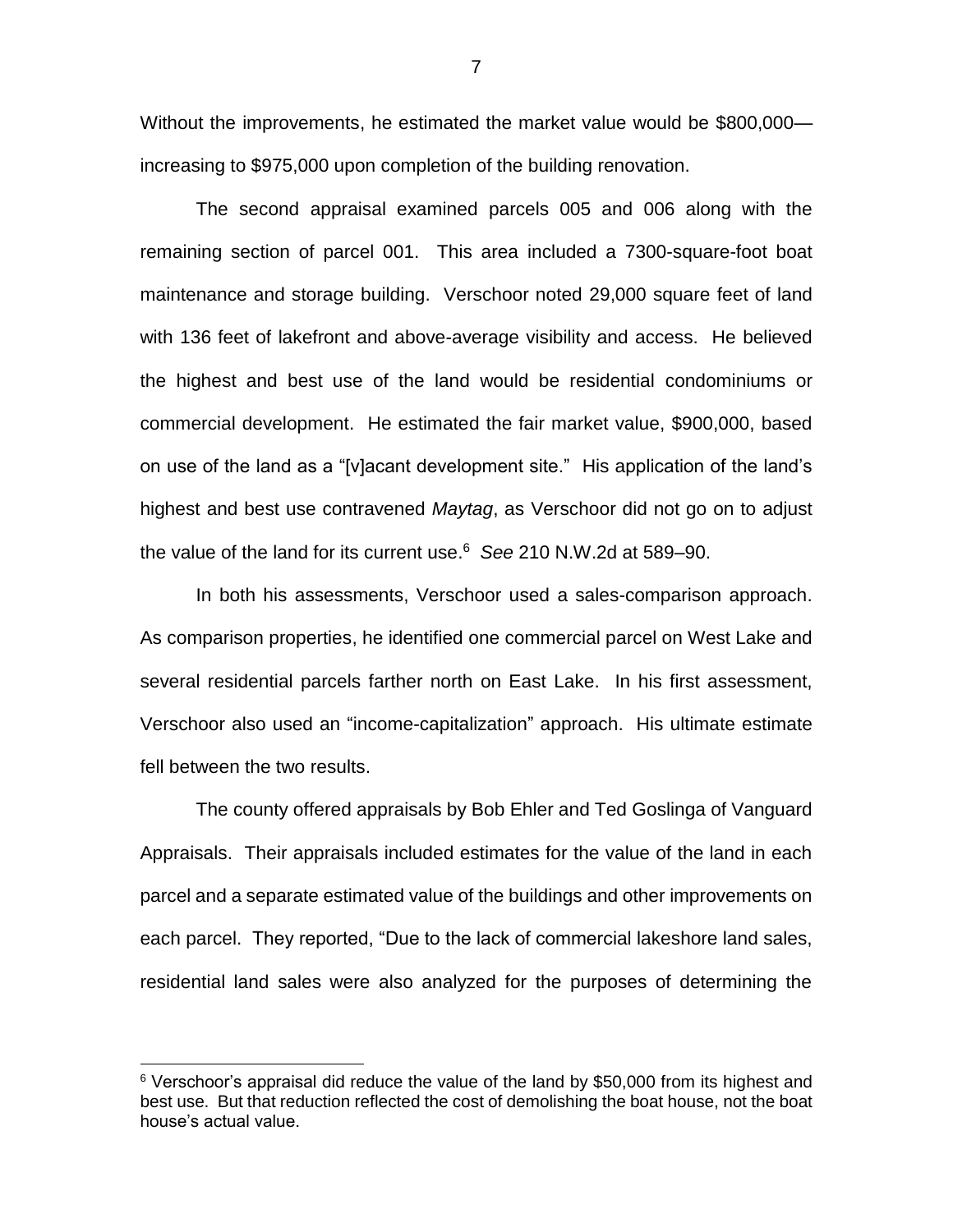subject properties land value." This analysis included comparable front-foot pricing for lakeshore properties.

Both sets of appraisers recognized the prime location of Mau's property. The county's experts hailed the site as "arguably the best location in the Okoboji Lakes area for a restaurant and marina with high visibility and the highest traffic count in Dickinson County." Mau's appraiser likewise noted the land is adjacent to the only waterway allowing passage between West Lake and East Lake.

Both sets of appraisers also realized property values for West Lake parcels are generally higher than the values on East Lake. Goslinga additionally commented, "Based on all available market date, we concluded that the front foot land rate for properties with Lake Frontage and in the general proximity . . . should be at a rate of \$12,000 per front foot." He reached that conclusion by starting with the highest and best use for the land. The assessors concluded "the commercial properties with Lake Frontage were not being utilized at their highest and best use" as residential developments. To adjust for commercial use, the assessors reduced the front foot rate by half—to \$6000 per front foot. This "under-development adjustment" is consistent with the reasoning in *Maytag*. *See* 210 N.W.2d at 589– 90.

In its decision, PAAB refused to consider Mau's two appraisals because they valued only the site and not the improvements and because they did not offer separate appraisals of the four individual parcels. PAAB concluded Mau's evidence did not reflect the correct value. Thus, PAAB rejected Mau's challenge: "We find the record lacks any fair market valuations for the individual subject parcels, which must be established. For this reason, Mau . . . failed to support its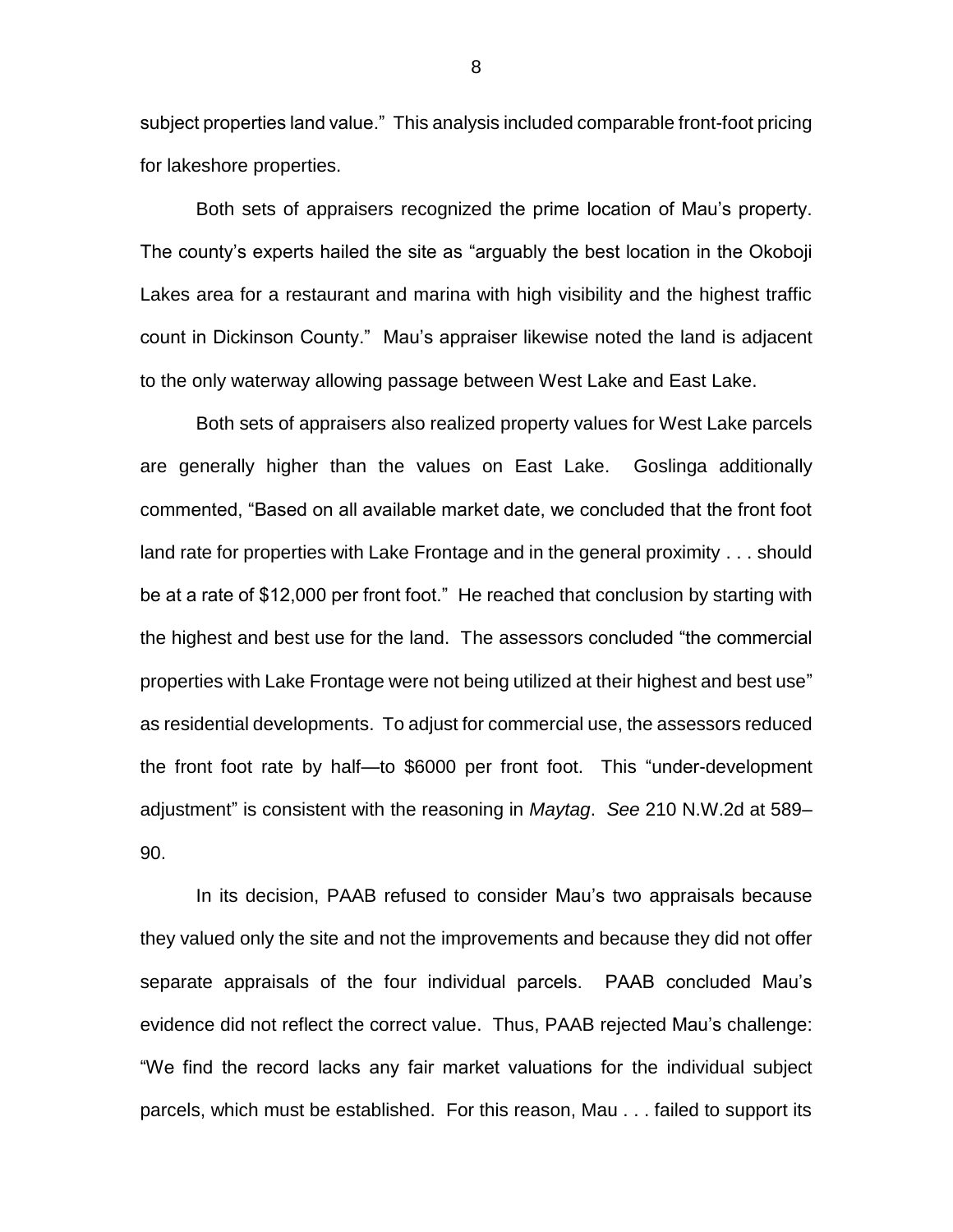claim that its property is over assessed." The district court agreed Mau did not offer competent evidence to supports its claim.

Addressing Mau's first assignment of error, we find substantial evidence showing the county did not rely on the highest-and-best-use standard alone to arrive at its assessment. The Vanguard appraisers specifically noted the parcels would not be used as residential developments and adjusted their estimates accordingly. We also find substantial evidence supports PAAB's acceptance of the assessment despite the appraisers' use of both residential and commercial sales comparisons. The Vanguard appraisers noted a lack of comparable commercial sales. And section 441.21(2) authorizes the use of residential sales when comparable commercial sales are not available.

Finally, substantial evidence supports the propriety of using West Lake valuations to assess the Mau property. Although its front footage is on East Lake, the property is uniquely situated at the confluence of both lakes and Highway 71. The assessors noted the highest vehicle traffic in the county runs by the property. They also highlighted the excellent visibility and good access. The property is adjacent to the only waterway between West Lake and East Lake.

None of Mau's complaints about methodology undermine the district court's conclusions. The assessor did not improperly rest its valuation solely on the highest-and-best-use standard.

### **B. Abnormal Transaction**

Mau next complains PAAB impermissibly considered Mau's "abnormal" purchase of adjoining land in 2010 when accepting the county's valuation. When Mau bought parcels 005 and 007 for \$1,475,000 in November 2010, it paid a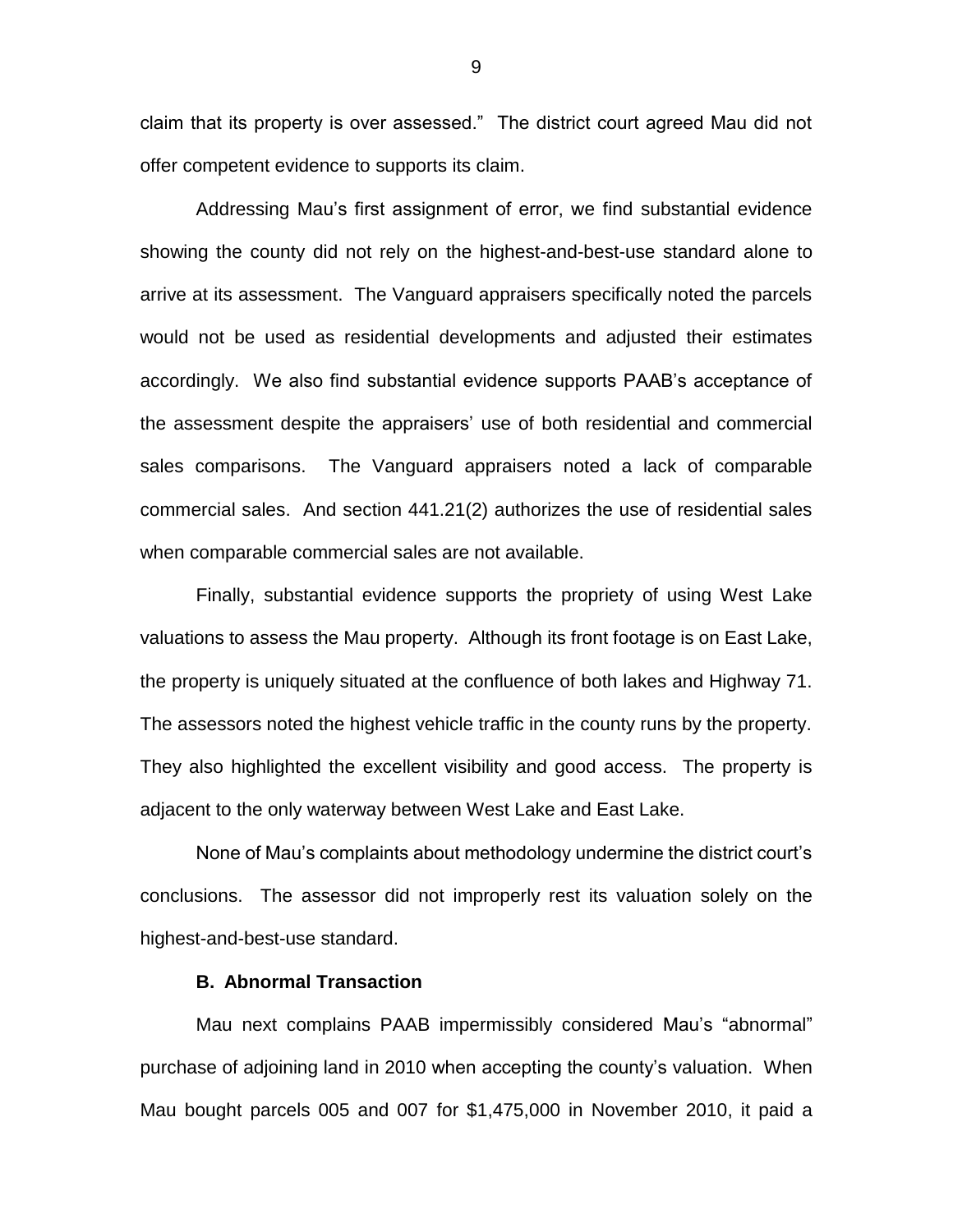"premium" for the contiguous land. "In arriving at market value, sale prices of property in abnormal transactions not reflecting market value shall not be taken into account, or shall be adjusted to eliminate the effect of factors which distort market value." Iowa Code § 441.21(1)(b)(1). Mau asserts the county acknowledged considering the premium price, rendering the purchase an "abnormal transaction." Accordingly, Mau maintains, the assessment overestimated the market value of those parcels.

Indeed, Ehler testified the assessors *did* consider the premium purchase price of parcels 005 and 007. But, he explained, the value assigned to those parcels was more than \$100,000 below what Mau paid. Even factoring in the restaurant improvements, their appraisal of the parcel would not reach the premium purchase price. Ehler clarified, "[W]e agree with [Mau] that they paid a premium for the property and we did not recognize that premium."

Substantial evidence supports PAAB's reliance on Ehler's treatment of the abnormal transaction involving parcels 005 and 007. Appraisers can consider such purchases if they recognize the higher price does not reflect market value and adjust the ultimate valuation to eliminate any distortion. The county adjusted its valuation according to its knowledge of the inflated purchase price. We agree with the district court's reliance on PAAB's conclusion that the county did not improperly consider the abnormal transaction.

## **C. Mau's Appraisals for Separate Parcels**

The next issue centers on PAAB's rejection of Mau's appraisals based on the failure to separate out and value the individual parcels within the appraisals. Mau contests that rejection, contending adjoining parcels may be assessed as a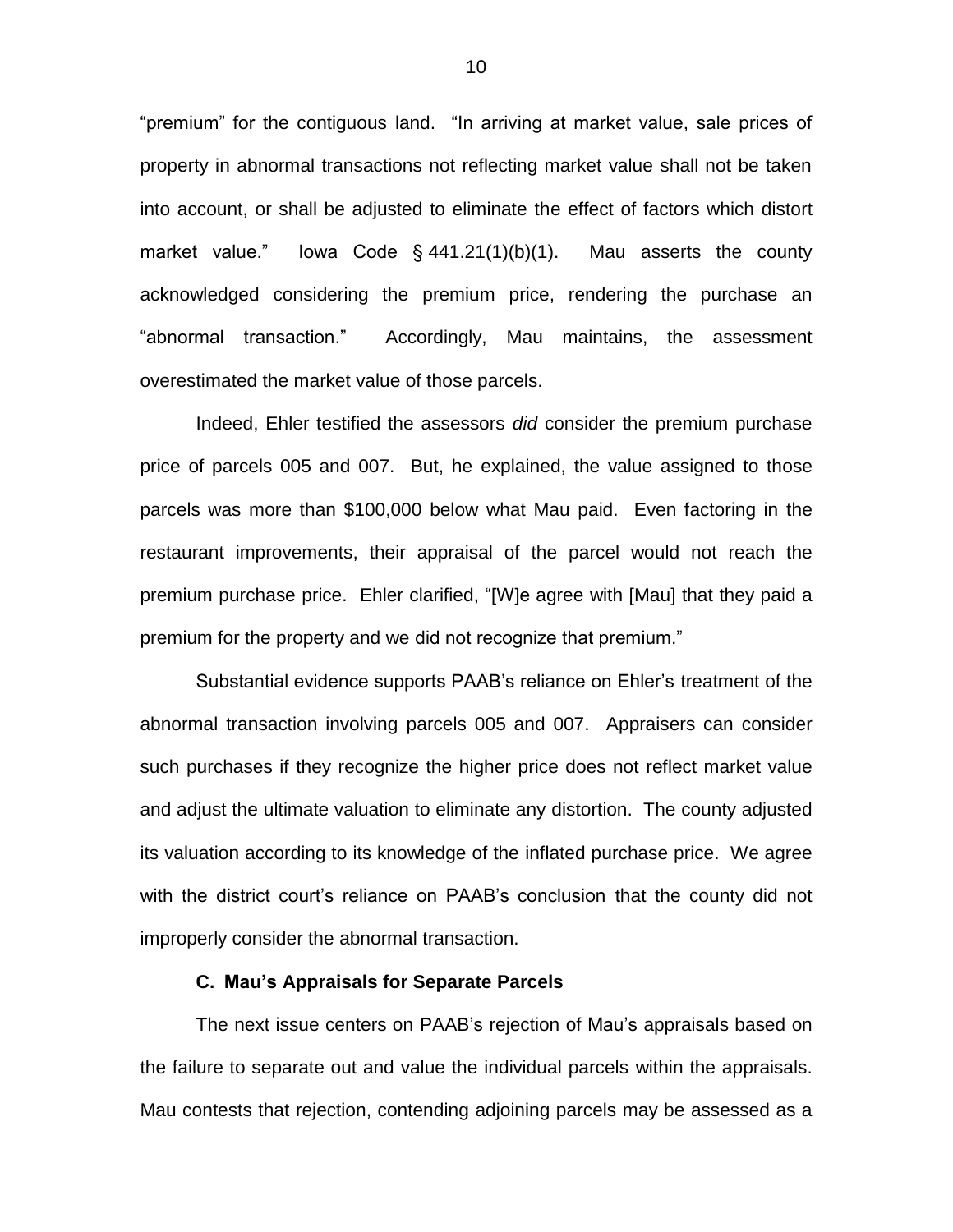11

unit.<sup>7</sup> This image, when viewed in color, is the clearest depiction in the record of Mau's division of the parcels in its appraisals:



As noted above, Mau's first appraisal considered parcel 007, including the restaurant, and a portion of parcel 001, including parking space. The second appraisal considered parcels 005, 006, and another portion of parcel 001. Mau

 $\overline{a}$  $<sup>7</sup>$  In its appeal from the review board, Mau asserted the individual parcels had the following</sup> values:

| <b>Parcel Number</b> |                           |  |
|----------------------|---------------------------|--|
| 001                  | 101,500                   |  |
| 005                  | 368,400                   |  |
| 006                  | 535,600                   |  |
| 007                  | 694,500                   |  |
|                      | <b>Total:</b>   1,700,000 |  |
|                      |                           |  |

It is unclear how Mau arrived at the value of parcel 001, given its own appraisals divided that parcel for valuation purposes.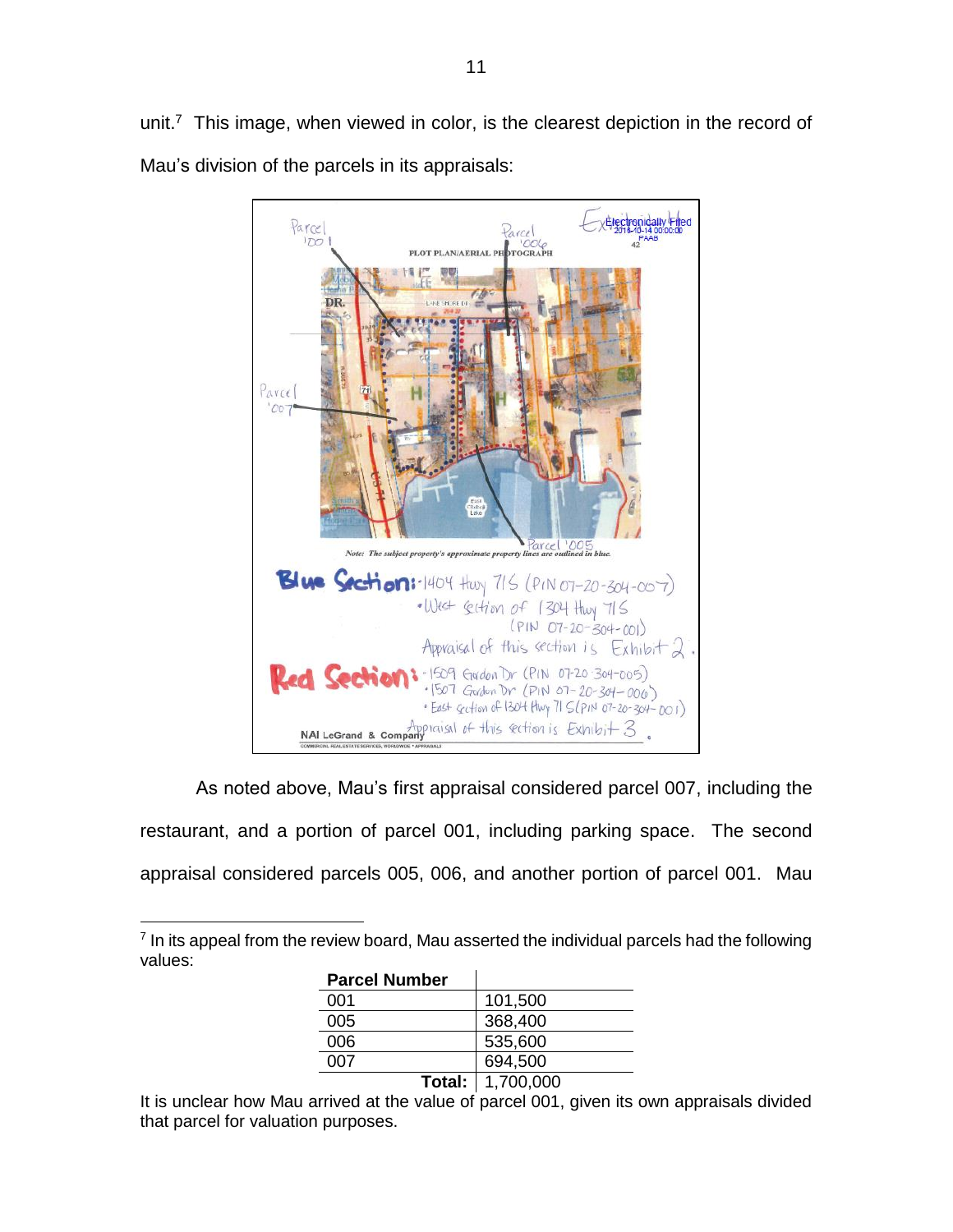argues this is a logical way to divide the properties to maximize their market values. Mau distinguishes its commercial layout from the residential layout involved in *Dinkla v. Guthrie County Board of Review*, No 05-1662, 2006 WL 2422170, at \*2 (Iowa Ct. App. Aug. 23, 2006), where the court rejected the taxpayer's argument for valuation of the condominium property as a whole rather than on the worth of each apartment and garage unit.

True enough, the law permits aggregation of some individual parcels. *See Power v. Regis*, 220 N.W.2d 587, 591 (Iowa 1974) (describing "unexplained fragmentation of taxpayers' property" and approving aggregation of three parcels forming one tract within a city lot). But we find no authority for valuation based on dividing a single parcel into separate appraisals.

Addressing this issue, PAAB recognized "these parcels may best be combined for assessment purposes as they are all under common ownership and the properties seem to be used in conjunction with one another." Yet PAAB criticized Mau's appraisals for not "allocating value back to the individual parcels because they value portions of each." The evidence supports PAAB's view. And we agree with the district court that Mau's appraisals in their current form do not present evidence based on "an acceptable method for determining market value."

#### **D. Substantial Evidence to Support PAAB's Valuation**

Arriving at the ultimate question of this appeal, Mau challenges the valuation PAAB assigns to the properties. Mau bears the burden to show the assessment is excessive and the agency's findings were not supported by substantial evidence. Iowa Code § 441.21(3)(b); *Compiano*, 771 N.W.2d at 396. Mau also must show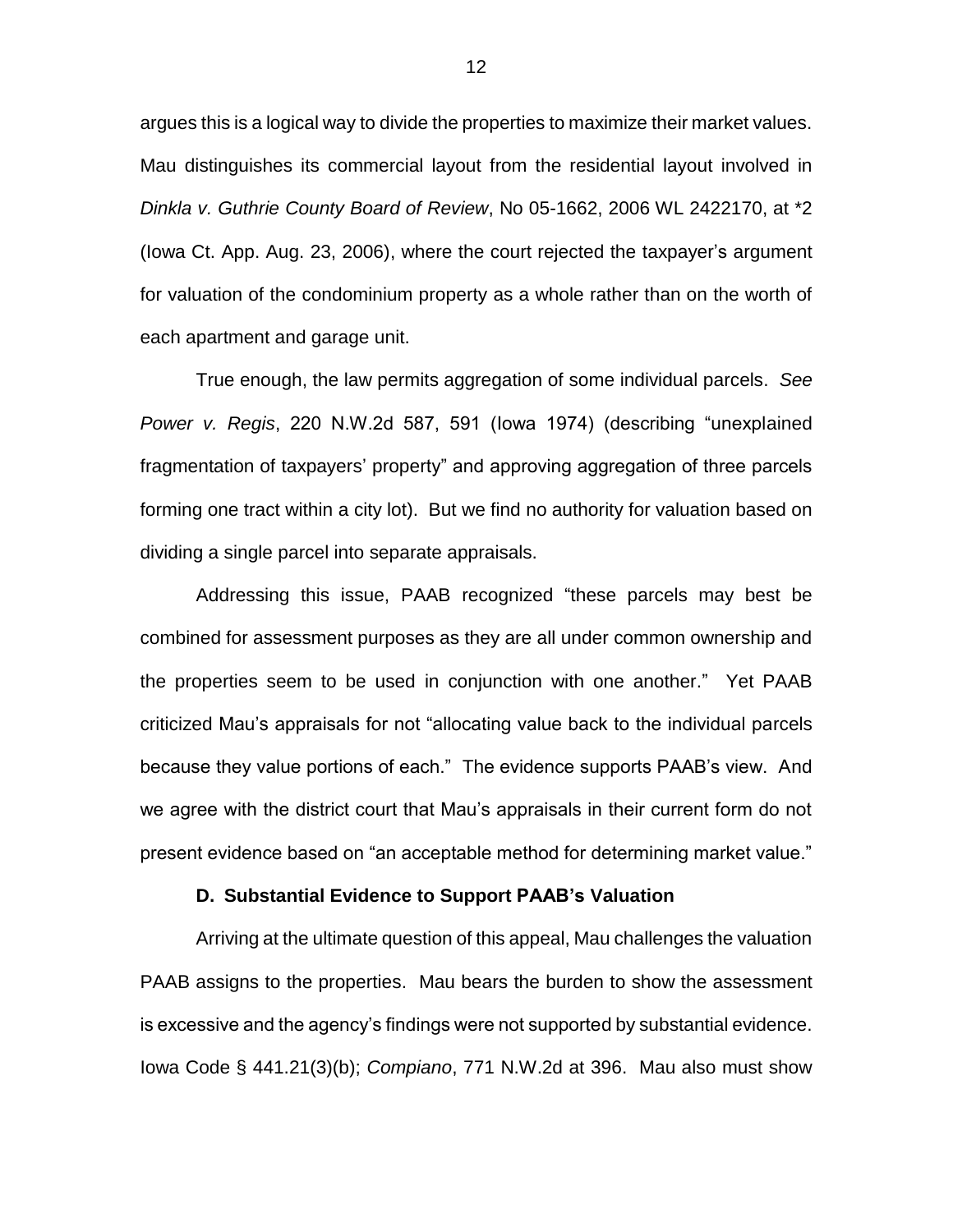the correct valuation to prevail in its claim. Iowa Code  $\S$  441.37(1)(a)(1)(b). Mau meets neither requirement.

Reviewing Mau's excessiveness claim, PAAB found the county assessor's valuations were correct. Our review of the record reveals substantial evidence to support that finding. The Vanguard appraisers did extensive research in arriving at their valuations. They included sales analysis and market comparisons with more than one-hundred transactions in the Iowa Great Lakes region, accounting for the scarcity of similar commercial sales. They did a similar analysis of improvements on local land. They gave separate appraisals of the individual parcels and the improvements upon them.

Notably, the Vanguard appraisers assigned values to the land nearly identical to those provided by Mau's appraisers. The Vanguard assessors accounted for the elevated market rate of lakefront properties and the particular location of these parcels but adjusted downward for Mau's abnormal purchase price. And they adjusted the market value for the underdevelopment of the land, reaching an estimate for the actual use. Given the sound methodology, we see no error in PAAB's acceptance of the county's valuation.

By contrast, Mau's own appraisals were inadequate. Mau's second appraisal offered a valuation based on a vacant lot. The valuation was not complete without considering the fair market value of the improvements upon the land. The assessment must represent the actual value for the property. *See* Iowa Code § 441.21(1)(a), (b); Iowa Admin. Code r. 701-71.1(1). Actual value allows assessment of the property's use in addition to its worth as vacant land, as long as